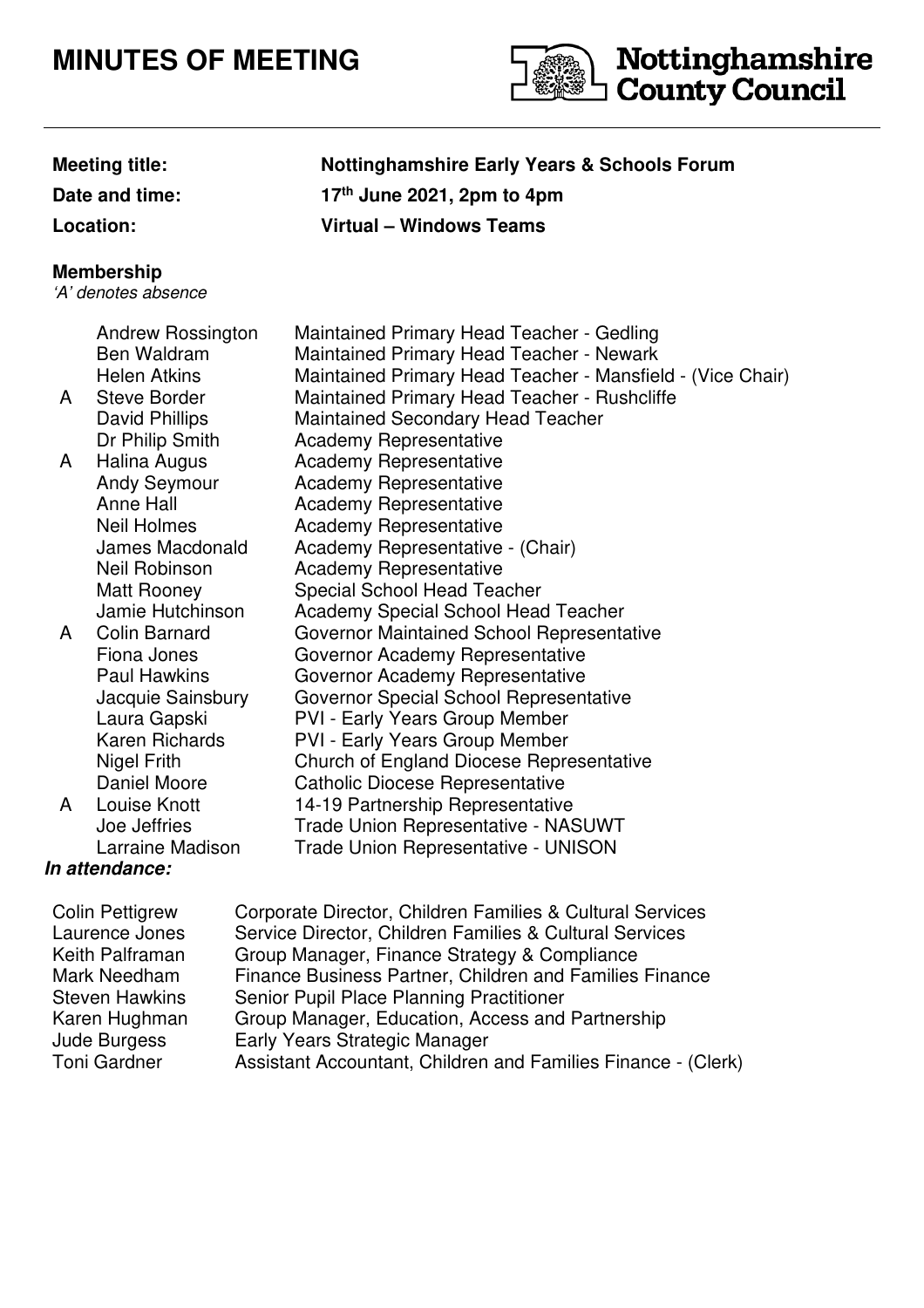| 1. | Welcome                                                                                                                                                                                                                                                                                                                                                                                                                                                                                                                                                                                                                                                                                                                                                                                                                                                                                                                                                                                                                                                  |                                                 |                      |                |               |
|----|----------------------------------------------------------------------------------------------------------------------------------------------------------------------------------------------------------------------------------------------------------------------------------------------------------------------------------------------------------------------------------------------------------------------------------------------------------------------------------------------------------------------------------------------------------------------------------------------------------------------------------------------------------------------------------------------------------------------------------------------------------------------------------------------------------------------------------------------------------------------------------------------------------------------------------------------------------------------------------------------------------------------------------------------------------|-------------------------------------------------|----------------------|----------------|---------------|
|    | James Macdonald welcomed all members to the virtual meeting with a special welcome to Paul<br>Hawkins (Governor - academy) Fiona Jones (Governor - academy) and Jacqueline Sainsbury<br>(Governor – special) our latest three members. We also have a new maintained primary school<br>representative Steve Border - Lady Bay Primary would has sent his apologies.                                                                                                                                                                                                                                                                                                                                                                                                                                                                                                                                                                                                                                                                                      |                                                 |                      |                |               |
|    | <b>Apologies</b>                                                                                                                                                                                                                                                                                                                                                                                                                                                                                                                                                                                                                                                                                                                                                                                                                                                                                                                                                                                                                                         |                                                 |                      |                |               |
|    | Apologies were received from Steve Border, Halina Angus, Colin Barnard, Louise Knott and Irene<br>Kakoullis (Jude Burgess in attendance for Irene Kakoullis)                                                                                                                                                                                                                                                                                                                                                                                                                                                                                                                                                                                                                                                                                                                                                                                                                                                                                             |                                                 |                      |                |               |
| 2. | Early Years & School Forum Membership / Induction                                                                                                                                                                                                                                                                                                                                                                                                                                                                                                                                                                                                                                                                                                                                                                                                                                                                                                                                                                                                        |                                                 |                      |                |               |
|    | Toni Gardner updated members on the current membership vacancies.<br>Maintained governor - one vacancy. We have received four self-nominations, have now<br>gone to a ballot with a closing date of Friday 9 <sup>th</sup> July. An additional education trust board will<br>be held the following week to ratify the results so that the new member can attend the<br>induction and September meeting.<br>We still have one vacancy in the maintained primary and one in the academy sector to fill,<br>we will go back out for nominations as soon as possible.<br>James Macdonald advised members that an induction was planned in 22 <sup>nd</sup> July, primarily for<br>new members but all members are welcome as a refresher. The induction will be held                                                                                                                                                                                                                                                                                         |                                                 |                      |                |               |
|    | virtually via Microsoft Teams                                                                                                                                                                                                                                                                                                                                                                                                                                                                                                                                                                                                                                                                                                                                                                                                                                                                                                                                                                                                                            |                                                 |                      |                |               |
| 3. | 3a. Minutes - 25 <sup>th</sup> February 2021<br><b>Trade Union Facilities Financial Year 2020-21</b><br>Early years representatives requested if and how they could contribute towards the trade<br>union buy in. We have received this response from Andy Wilson from the HR department.<br>This arrangement will not work for EY settings unless they already covered as a school. It is<br>a scheme to enable staff from Nottinghamshire schools to undertake Trade union work in<br>member schools that includes all maintained and those academies who buy in<br>A request for details of which academies had contributed to the trade union buy in will be<br>chased – Details were sent out with all the papers for the meeting.<br>3b Schools Local Funding Formula 2021-22 Update<br>Members were advised that the table that appeared at the top of page 3, though the<br>monetary allocation was correct the pupil number variation numbers had been mixed up.<br>A corrected table is below: -<br>Table 3 2021-22 Growth Funding Allocations |                                                 |                      |                | <b>ACTION</b> |
|    | <b>School Name</b>                                                                                                                                                                                                                                                                                                                                                                                                                                                                                                                                                                                                                                                                                                                                                                                                                                                                                                                                                                                                                                       | Reason                                          | Pupil No.            |                |               |
|    |                                                                                                                                                                                                                                                                                                                                                                                                                                                                                                                                                                                                                                                                                                                                                                                                                                                                                                                                                                                                                                                          |                                                 | Variation<br>7/12ths | £m             |               |
|    | <b>Suthers Free School</b>                                                                                                                                                                                                                                                                                                                                                                                                                                                                                                                                                                                                                                                                                                                                                                                                                                                                                                                                                                                                                               | <b>Growing School</b><br><b>New Free School</b> | 70.00<br>5.83        | 0.364<br>0.023 |               |
|    | Hucknall Flying High Academy<br>The Rushcliffe School                                                                                                                                                                                                                                                                                                                                                                                                                                                                                                                                                                                                                                                                                                                                                                                                                                                                                                                                                                                                    | <b>Basic Need</b>                               | 11.67                | 0.063          |               |
|    | The West Bridgford School                                                                                                                                                                                                                                                                                                                                                                                                                                                                                                                                                                                                                                                                                                                                                                                                                                                                                                                                                                                                                                | <b>Basic Need</b>                               | 13.42                | 0.073          |               |
|    | The Carlton Academy                                                                                                                                                                                                                                                                                                                                                                                                                                                                                                                                                                                                                                                                                                                                                                                                                                                                                                                                                                                                                                      | <b>Basic Need</b>                               | 6.42                 | 0.033          |               |
|    | The Redhill Academy                                                                                                                                                                                                                                                                                                                                                                                                                                                                                                                                                                                                                                                                                                                                                                                                                                                                                                                                                                                                                                      | <b>Basic Need</b>                               | 13.42                | 0.071          |               |
|    | Rosecliffe                                                                                                                                                                                                                                                                                                                                                                                                                                                                                                                                                                                                                                                                                                                                                                                                                                                                                                                                                                                                                                               | New Free School                                 | 66.50                | 0.243          |               |
|    | Christ Church C of E                                                                                                                                                                                                                                                                                                                                                                                                                                                                                                                                                                                                                                                                                                                                                                                                                                                                                                                                                                                                                                     | <b>Growing School</b>                           | 8.75                 | 0.030          |               |
|    | <b>Total Variations</b>                                                                                                                                                                                                                                                                                                                                                                                                                                                                                                                                                                                                                                                                                                                                                                                                                                                                                                                                                                                                                                  |                                                 | 196.01               | 0.900          |               |
|    |                                                                                                                                                                                                                                                                                                                                                                                                                                                                                                                                                                                                                                                                                                                                                                                                                                                                                                                                                                                                                                                          |                                                 |                      | 2.662          |               |
|    | <b>Centrally Retained Growth Funding</b><br><b>TOTAL Growth Funding Allocation</b>                                                                                                                                                                                                                                                                                                                                                                                                                                                                                                                                                                                                                                                                                                                                                                                                                                                                                                                                                                       |                                                 |                      | 3.562          |               |
|    |                                                                                                                                                                                                                                                                                                                                                                                                                                                                                                                                                                                                                                                                                                                                                                                                                                                                                                                                                                                                                                                          |                                                 |                      |                |               |
|    |                                                                                                                                                                                                                                                                                                                                                                                                                                                                                                                                                                                                                                                                                                                                                                                                                                                                                                                                                                                                                                                          |                                                 |                      |                |               |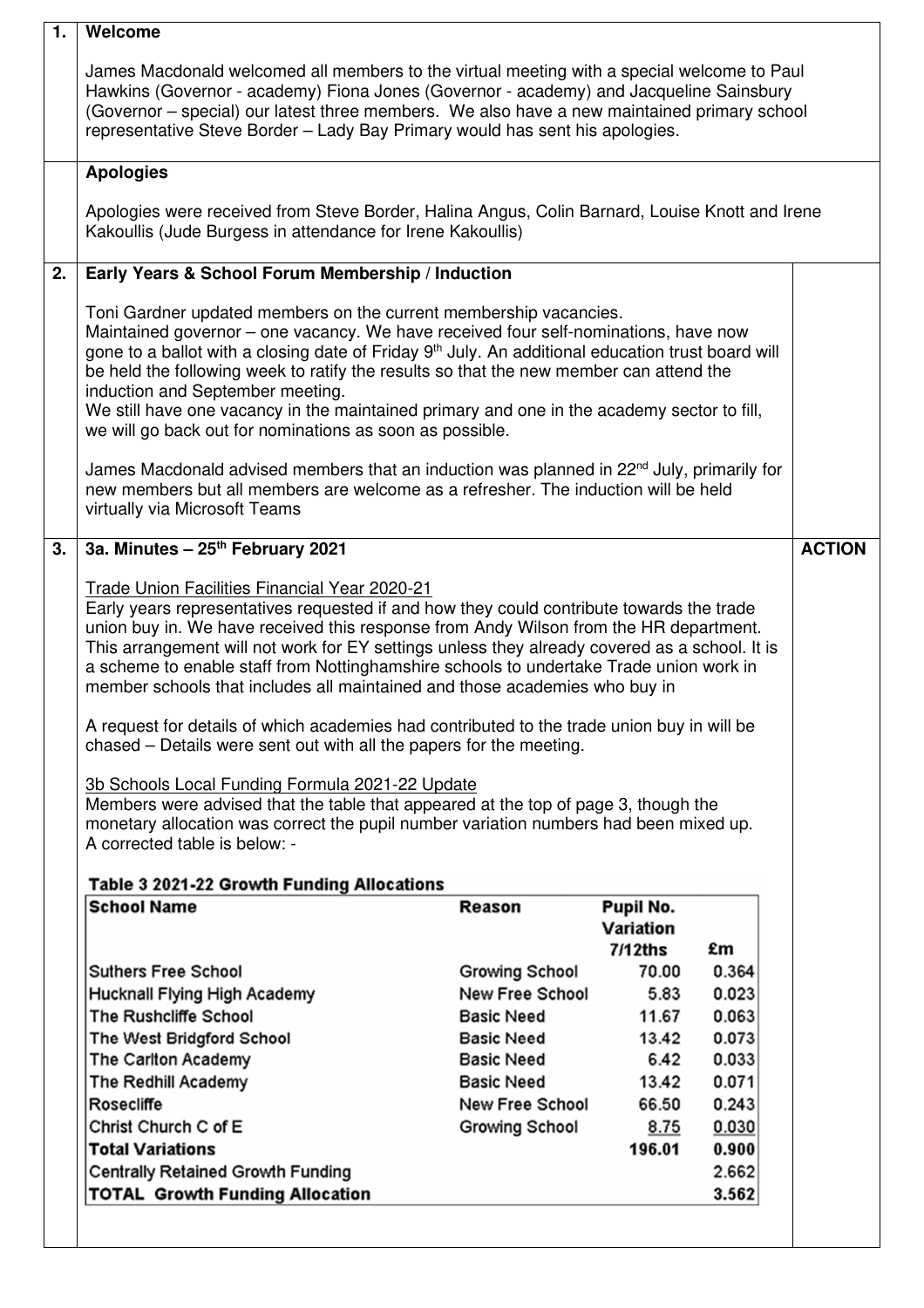|                  | 3f High Needs Presentation<br>Presentation slides have been sent out to members                                                                                                                                                                                                                                                                                                                                |  |
|------------------|----------------------------------------------------------------------------------------------------------------------------------------------------------------------------------------------------------------------------------------------------------------------------------------------------------------------------------------------------------------------------------------------------------------|--|
|                  | Minutes approved as accurate and correct                                                                                                                                                                                                                                                                                                                                                                       |  |
| $\overline{4}$ . | 4a - Final accounts 2020-2021                                                                                                                                                                                                                                                                                                                                                                                  |  |
|                  | Mark Needham presented the paper.<br>Paul Hawkins - Mark mentioned that the general carry forward is low, do the NCC have a<br>number/percentage of what the carry forward should be.<br>Officers advised that NCC have never had a set amount of how much the carry forward<br>should be, but for any eventualities we probably should have a carry forward.                                                  |  |
|                  | <b>RECOMMENDATIONS</b>                                                                                                                                                                                                                                                                                                                                                                                         |  |
|                  | That the Forum:                                                                                                                                                                                                                                                                                                                                                                                                |  |
|                  | 1. Note the contents of the report<br>2. Note the carry forward of underspend detailed in paragraph 4 into 2021/22                                                                                                                                                                                                                                                                                             |  |
|                  | Both points noted.                                                                                                                                                                                                                                                                                                                                                                                             |  |
|                  | <b>4b. Growth Fund</b>                                                                                                                                                                                                                                                                                                                                                                                         |  |
|                  | Steve Hawkins presented the paper.                                                                                                                                                                                                                                                                                                                                                                             |  |
|                  |                                                                                                                                                                                                                                                                                                                                                                                                                |  |
|                  | Before 'Covid' authorities had been advised that there would be a review on how the growth<br>fund was allocated to authorities with a possible change to the formula. To date we have no<br>further information of how future years allocation will be worked out.                                                                                                                                            |  |
|                  | James Macdonald ask how ringfenced the growth allocation was.<br>Steve Hawkins – The ESFA prescribe it should be used to fund growth, it is part of the<br>schools' block and DSG, therefore governed as any other transfer.                                                                                                                                                                                   |  |
|                  | The anticipated spend for the next couple of years is as follows: -<br>$2022/23 - 2.7$ million<br>$2023/24 - 2.4$ million<br>$2024/25 - 2.3$ million<br>This is only a very rough guide.                                                                                                                                                                                                                       |  |
|                  | While we don't know future funding it's difficult to say how much in reserves is required.                                                                                                                                                                                                                                                                                                                     |  |
|                  | Criteria for 3 <sup>rd</sup> term (summer term) of growth for academies<br>For schools and academies that are in receipt of growth fund, a maintained school their<br>budgets are from April the pupil numbers used will be the previous October numbers so<br>growth is within their budget, however for an academy their budgets are from September<br>and due to the lag a summer term allocation is given. |  |
|                  | In the November meeting we should have an update with regards 2022/23 and future growth<br>allocations, we will feed this back to forum but do need options for what we could do.                                                                                                                                                                                                                              |  |
|                  | Andrew Rossington – with cuts in SEN for schools could we look at transferring some of this<br>money to the High Needs Block                                                                                                                                                                                                                                                                                   |  |
|                  | Comments and views posted on teams: -                                                                                                                                                                                                                                                                                                                                                                          |  |
|                  | Karen Richards - Completely agree with you James. It's a lot of money when we are<br>struggling to finance other areas. Worth bearing in mind in case we get penalised for being<br>prudent with regards saving for future years.<br>It is public money which has been allocated for existing rather than future pupils?                                                                                       |  |
|                  |                                                                                                                                                                                                                                                                                                                                                                                                                |  |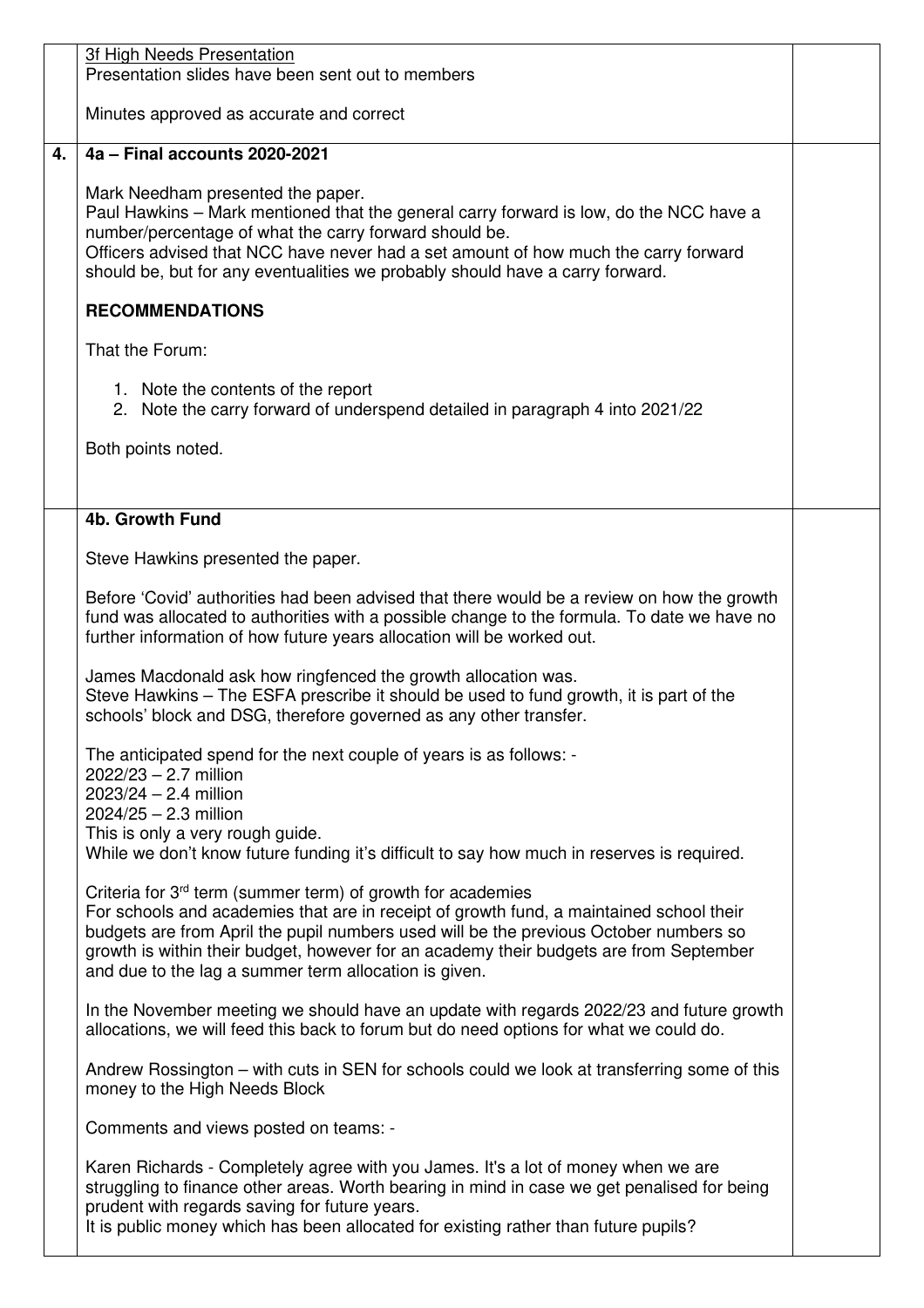| Anne Hall - Fully agree with James and Karen. Seems a huge amount to be holding when<br>there are such struggles elsewhere.                                                                                                                                                                                                                                                                                                                                                                                     |  |
|-----------------------------------------------------------------------------------------------------------------------------------------------------------------------------------------------------------------------------------------------------------------------------------------------------------------------------------------------------------------------------------------------------------------------------------------------------------------------------------------------------------------|--|
| Laura Gapski - It's a long shot but the EY overspend arose because of a 'growth' in places<br>over Autumn and double funding. Could this be considered also please?                                                                                                                                                                                                                                                                                                                                             |  |
| <b>RECOMMENDATION/S</b>                                                                                                                                                                                                                                                                                                                                                                                                                                                                                         |  |
| That the Forum:                                                                                                                                                                                                                                                                                                                                                                                                                                                                                                 |  |
| 1. Notes the content of the report and agrees the allocations listed in appendix A for<br>payment to primary schools for 2021-22.<br>Noted and agreed                                                                                                                                                                                                                                                                                                                                                           |  |
| 2. Continues to monitor the use of this fund throughout 2021-22.<br>Agreed                                                                                                                                                                                                                                                                                                                                                                                                                                      |  |
| <b>4c. DSG Budget Monitoring</b>                                                                                                                                                                                                                                                                                                                                                                                                                                                                                |  |
| Mark Needham presented the paper.                                                                                                                                                                                                                                                                                                                                                                                                                                                                               |  |
| Explained that the early years block is as per budget but under review. there are currently 2<br>options that the ESFA and the local authority are looking at with regards funding received.<br>The traditional 5/12 <sup>th</sup> and 7/12 <sup>th</sup> on the two January census or a possible alternative<br>including Summer and Autumn census.<br>Mark Needham pointed out that the reserve table does not include the current amount in<br>growth.                                                       |  |
| Andrew Rossington – Including growth do we have a reserve position of £10million?<br>Mark Needham - No the current position is growth (5.755) plus £60k - £5.8million<br>James Macdonald – Including growth the reserve is just under 1% of the total block                                                                                                                                                                                                                                                     |  |
| Mark Needham drew attention to paragraph 5 of the report and explained the risks<br>associated with the forecast.                                                                                                                                                                                                                                                                                                                                                                                               |  |
| Laura Gapski – Does Laurence have any learning about how the Early Years budget will be<br>arranged?<br>Laurence Jones - Nothing above what we have done, nothing different to previous year until<br>we have income information.                                                                                                                                                                                                                                                                               |  |
| <b>RECOMMENDATIONS</b>                                                                                                                                                                                                                                                                                                                                                                                                                                                                                          |  |
| That the Forum:                                                                                                                                                                                                                                                                                                                                                                                                                                                                                                 |  |
| 1. Notes the content of the report – report noted.                                                                                                                                                                                                                                                                                                                                                                                                                                                              |  |
| 3d. Specialist Places High Level Needs - Verbal update                                                                                                                                                                                                                                                                                                                                                                                                                                                          |  |
| Laurence Jones – Nottinghamshire have a potential storm coming with regards specialist<br>places.                                                                                                                                                                                                                                                                                                                                                                                                               |  |
| 150 special provision written in plan with no schools. The options are, manage places in the<br>short term until September 2022, increase special places and Independent non Maintained<br>(INM) The cost for INM's would quickly eat into the reserve and officers wanted to make<br>members aware as soon as possible. Where we end up with children in special schools the<br>cost will be lower with better outcomes for the children, INM's the average rate is £55,000<br>and can stretch above £100,0000 |  |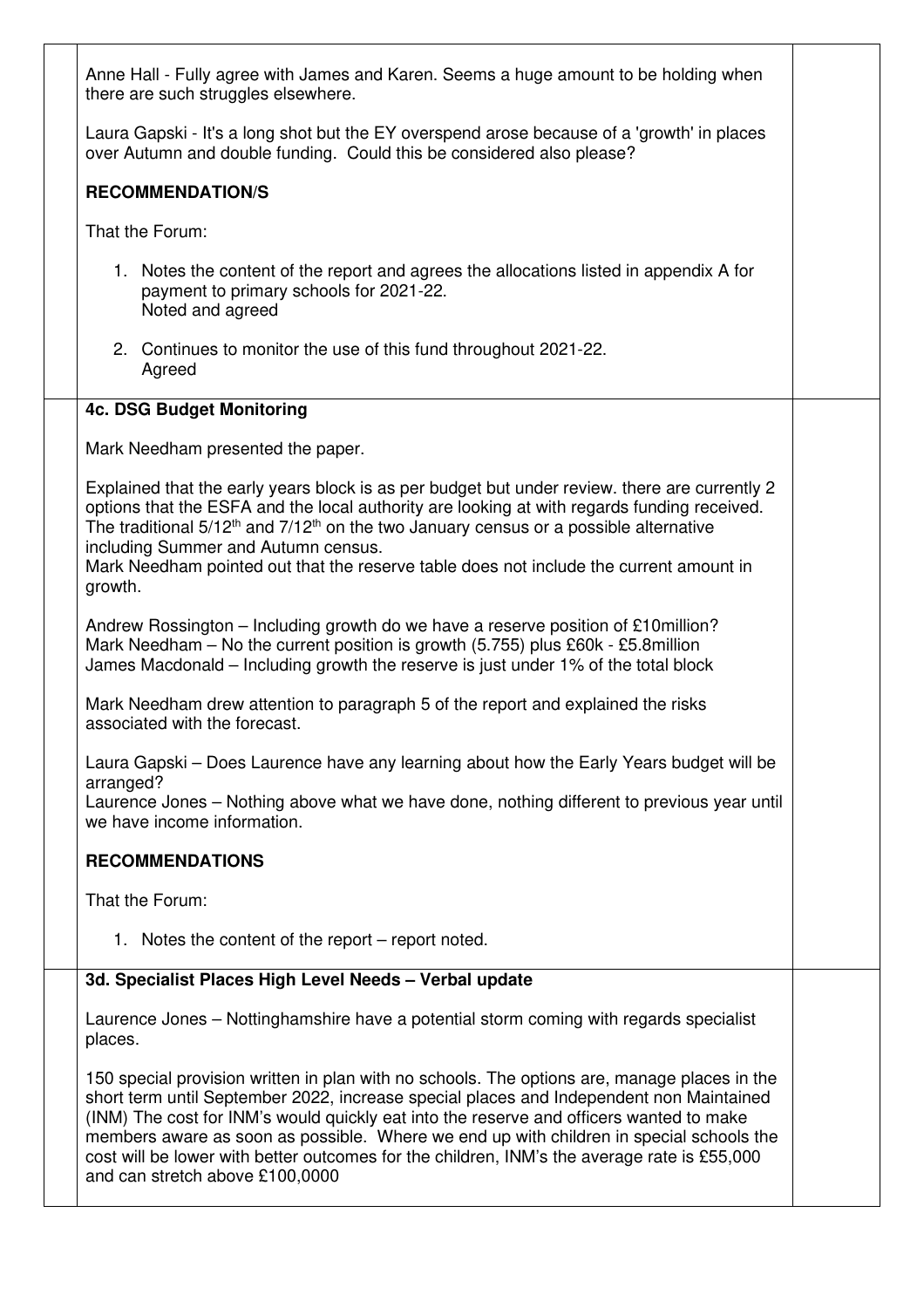|    | David Philips - what are the next steps in continuing to tackle the concerns that we have had<br>about overspend in INM provision? And level of confidence to manage in house to reduce<br>commitment growth.                                                                                                                                                                                                                                                                                                                                                        |  |
|----|----------------------------------------------------------------------------------------------------------------------------------------------------------------------------------------------------------------------------------------------------------------------------------------------------------------------------------------------------------------------------------------------------------------------------------------------------------------------------------------------------------------------------------------------------------------------|--|
|    | Karen Hughman – we will have to measure how the new initiative is going alongside HLN<br>and AFN that needs can be met. Would like to ask members to encourage Heads and<br>CEO's to discuss and encourage district working.<br>Interrogating the data so that we are using this resource and finding what is affective in<br>meeting the needs of pupils in mainstream.                                                                                                                                                                                             |  |
|    | Laurence Jones – we have a situation where schools are unable to meet needs or parents<br>have lost confidence in schools meeting need without any discussion.<br>Helen Atkins - the issue is the process of EHCP allocation? Other services working with<br>children are advising parents to apply for EHCPs and special school places with no<br>communication with schools.<br>Jacqueline Sainsbury – Yes, several agencies are advising parents to apply for EHCP                                                                                                |  |
|    | The process starts well before EHCP's, paediatricians are putting parents down the EHCP<br>route.<br>Karen Richards - it can be a real challenge for colleagues in early years to access effective,<br>targeted support which, for some children, might well vastly reduce their level of need<br>moving into primary school. Obviously, this would not necessarily apply to those with<br>extremely complex needs, but I still feel that early intervention opportunities continue to be<br>missed, despite the hard work of providers and the team at County Hall. |  |
|    | What is the LA doing to address paediatricians and the route they are advising parents<br>towards?<br>Karen Hughman – The LA have made and continue to make multiple representation to<br>medical colleagues and agree with Helen Atkins<br>Laurence Jones - Also agreed with Helen Atkins, stating that locality working would help to<br>identify children early.                                                                                                                                                                                                  |  |
|    | 3e - Future Early Years & School Forum Meeting - verbal discussion                                                                                                                                                                                                                                                                                                                                                                                                                                                                                                   |  |
|    | James Macdonald – would like members to consider future Forum meetings and suggested<br>that we went for a hybrid model where we have face to face for September and December<br>meeting with November, February and June meeting held virtually.<br>Recommending that the face to face ones could be held in locations around the county in<br>members settings.                                                                                                                                                                                                    |  |
|    | Paul Hawkins – Will there be an option for people to dial into the face to face meetings?<br>Fiona Jones – adequate parking will also be required.                                                                                                                                                                                                                                                                                                                                                                                                                   |  |
|    |                                                                                                                                                                                                                                                                                                                                                                                                                                                                                                                                                                      |  |
|    | Members agreed with the chair's suggestion, September meeting to be held at either<br>Retford Oaks or St Giles - November meeting with be virtual - December meeting to be<br>held at Chilwell Secondary school with February and June meetings to be virtual.                                                                                                                                                                                                                                                                                                       |  |
|    | Dates for the 21-22 academic year were agreed                                                                                                                                                                                                                                                                                                                                                                                                                                                                                                                        |  |
|    | <b>Any Other Business</b>                                                                                                                                                                                                                                                                                                                                                                                                                                                                                                                                            |  |
| 4. | None                                                                                                                                                                                                                                                                                                                                                                                                                                                                                                                                                                 |  |
| 5. | Confidentiality                                                                                                                                                                                                                                                                                                                                                                                                                                                                                                                                                      |  |